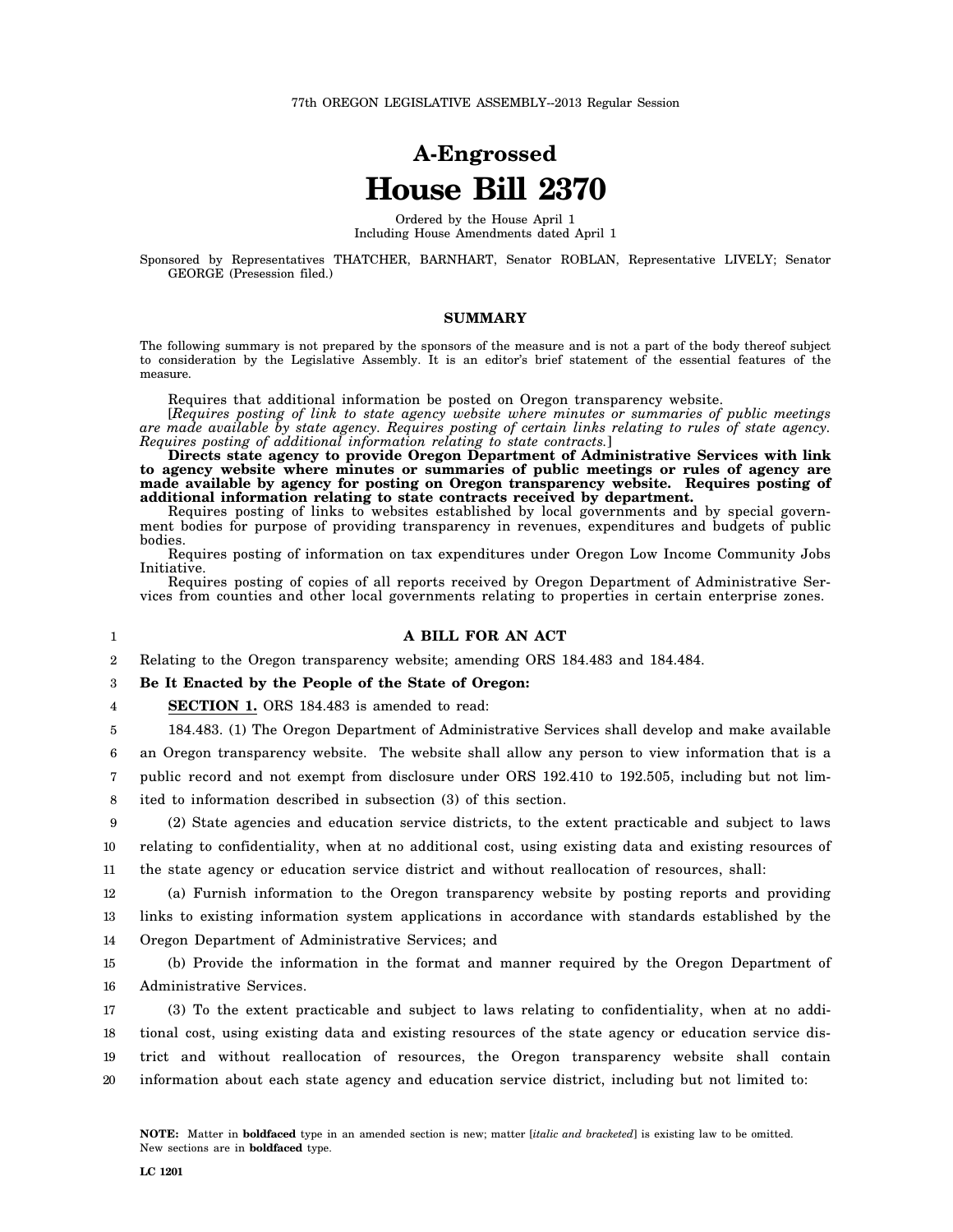# A-Eng. HB 2370

1 2 3 4 5 6 7 8 9 10 11 12 13 14 15 16 17 18 19 20 21 22 23 24 25 26 27 28 29 30 31 32 33 34 35 36 37 38 39 40 41 (a) Annual revenues of state agencies and education service districts; (b) Annual expenditures of state agencies and education service districts; (c) Annual human resources expenses, including compensation, of state agencies and education service districts; (d) Annual tax expenditures of state agencies, including, when possible, the identity of the recipients of each tax expenditure; [*(e) Contracting and subcontracting information of state agencies and education service districts, to the extent allowed by law;*] [*(f)*] **(e)** A prominently placed graphic representation of the primary funding categories and approximate number of individuals served by the state agency or the education service district; [*(g)*] **(f)** A description of the mission, function and program categories of the state agency or education service district; [*(h)*] **(g)** Information about the state agency from the Oregon Progress Board; [*(i)*] **(h)** A copy of any audit report issued by the Secretary of State for the state agency or of any audit reports issued for the education service district;  $[(j)]$  (i) The local service plans of the education service districts; [*(k)*] **(j)** A copy of each report required by statute for education service districts; and [*(L)*] **(k)** A copy of all notices of public meetings of the education service districts. (4) In addition to the information described in subsection (3) of this section[*, each state agency shall post on the Oregon transparency website notices of public meetings required to be provided by the state agency under ORS 192.640.*]**: (a) The department shall post on the Oregon transparency website notices of public meetings required to be provided by the state agency under ORS 192.640. If the state agency maintains a website where minutes or summaries of the public meetings are available, the state agency shall provide the department with the link to that website for posting on the Oregon transparency website. (b) The department shall post on the Oregon transparency website a link for the website maintained by the Secretary of State for rules adopted by the state agency. If the state agency maintains a website where the rules of the agency are posted, or where any information relating to the rules of the agency is posted, the state agency shall provide the department with the link to that website for posting on the Oregon transparency website. (c) The department shall provide links on the Oregon transparency website for information received by the department regarding contracts and subcontracts entered into by a state agency or education service district, to the extent disclosure of that information is allowed by law and the information is already available on websites maintained by the state agency or education service district. To the extent available, the information linked to under this section must include: (A) Information on professional, personal and material contracts; (B) The date of each contract and the amount payable under the contract; (C) The period during which the contract is or was in effect; and (D) The names and addresses of vendors.**

42 43 44 45 (5) In creating, operating, refining and recommending enhancements to the Oregon transparency website, the Oregon Department of Administrative Services and the Transparency Oregon Advisory Commission created in ORS 184.486 shall consider and, to the extent practicable, adhere to the following principles: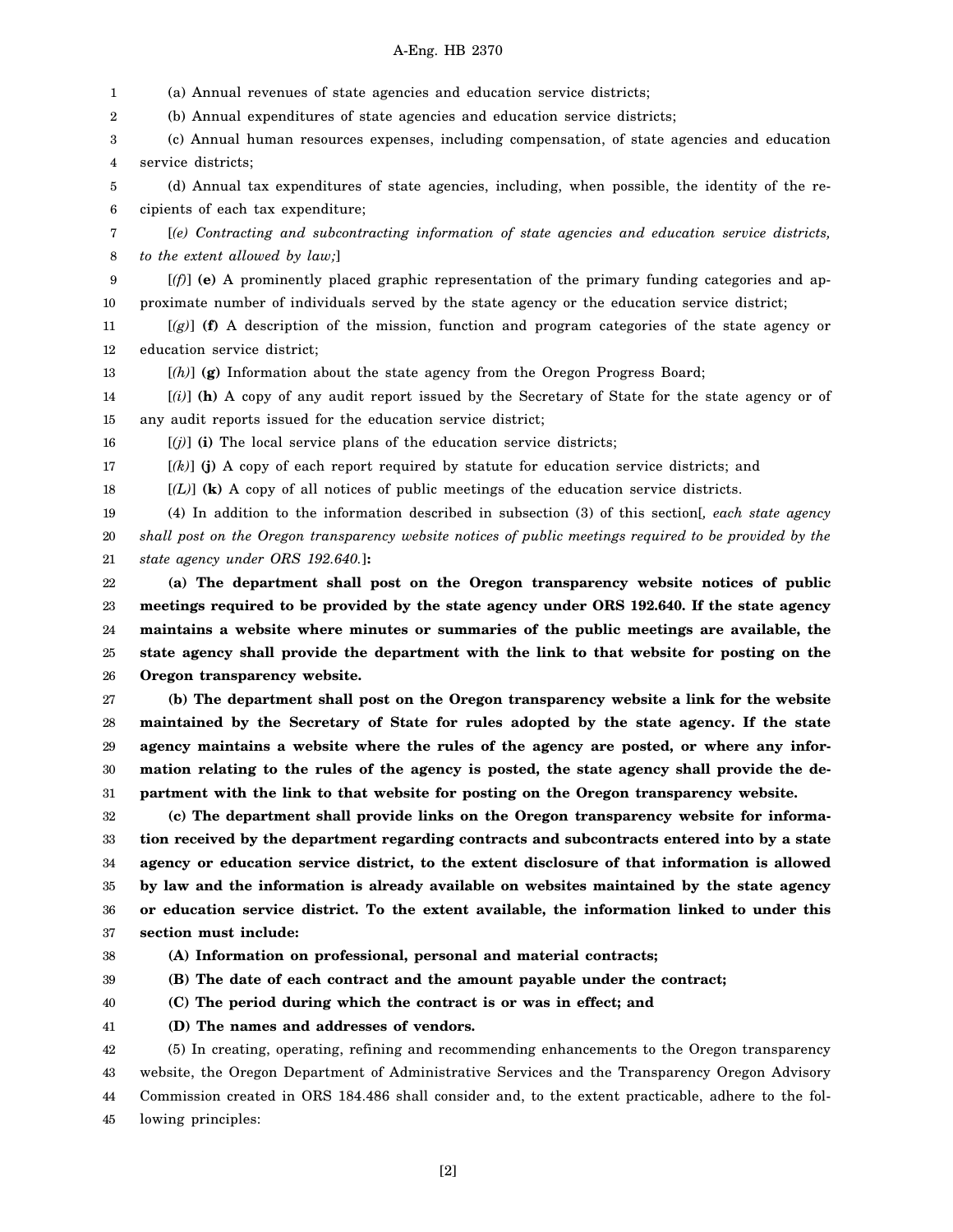1 (a) The website must be accessible without cost and be easy to use;

2 3 (b) Information included on the Oregon transparency website must be presented using plain, easily understandable language; and

4 5 6 (c) The website should teach users about how state government and education service districts work and provide users with the opportunity to learn something about how state government and education service districts raise and spend revenue.

7 8 9 10 11 (6) If a state agency or an education service district is not able to include information described in this section on the Oregon transparency website because of the lack of availability of information or cost in acquiring it, the Transparency Oregon Advisory Commission created in ORS 184.486 shall list the information that is not included for that state agency or education service district in the commission's report to the Legislative Assembly required under ORS 184.486.

12 13 14 15 16 17 18 19 20 21 **(7) The Oregon Department of Administrative Services shall include on the Oregon transparency website a page that provides links to websites established by local governments, as defined in ORS 174.116, and by special government bodies, as defined in ORS 174.117, for the purpose of providing transparency in the revenues, expenditures and budgets of the public bodies. The department shall include a link to the website of the public body upon receiving a request from the public body, and shall consider recommendations from the Transparency Oregon Advisory Commission for the inclusion of other links to local and special government body websites. The department shall include a prominent link on the home page of the Oregon transparency website for information posted to the page described in this subsection.**

22 23 **SECTION 2.** ORS 184.484, as amended by section 24, chapter 45, Oregon Laws 2012, is amended to read:

24 25 26 27 28 29 184.484. (1) For each statute authorizing a tax expenditure that has a purpose connected to economic development and is listed in subsection (2) of this section, the state agency charged with certifying or otherwise administering the tax expenditure shall submit a report to the Oregon Department of Administrative Services. If no agency is authorized by statute, or if the statute does not provide for certification or administration of the tax expenditure, the Department of Revenue shall submit the report.

30 (2) This section applies to:

31 (a) ORS 285C.175, 285C.309, 285C.362, 307.123, 307.455, 307.462, 315.141, 315.331, 315.336, 315.341,

32 315.507, 315.514, **315.533,** 316.698, 316.778, 317.124, 317.391 and 317.394.

33 34 (b) Grants awarded under ORS 469B.256 in any tax year in which certified renewable energy contributions are received as provided in ORS 315.326.

35 (c) ORS 315.354 except as applicable in ORS 469B.145  $(2)(a)(L)$  or  $(N)$ .

36 (d) ORS 316.116, if the allowed credit exceeds \$2,000.

37 38 (3) The following information, if it is already available in an existing database maintained by the agency, must be included in the report required under this section:

39 40 (a) The name of each taxpayer or applicant approved for the allowance of a tax expenditure or a grant award under ORS 469B.256.

41 (b) The address of each taxpayer or applicant.

42 43 (c) The total amount of credit against tax liability, reduction in taxable income or exemption from property taxation granted to each taxpayer or applicant.

44 45 (d) Specific outcomes or results required by the tax expenditure program and information about whether the taxpayer or applicant meets those requirements. This information shall be based on data